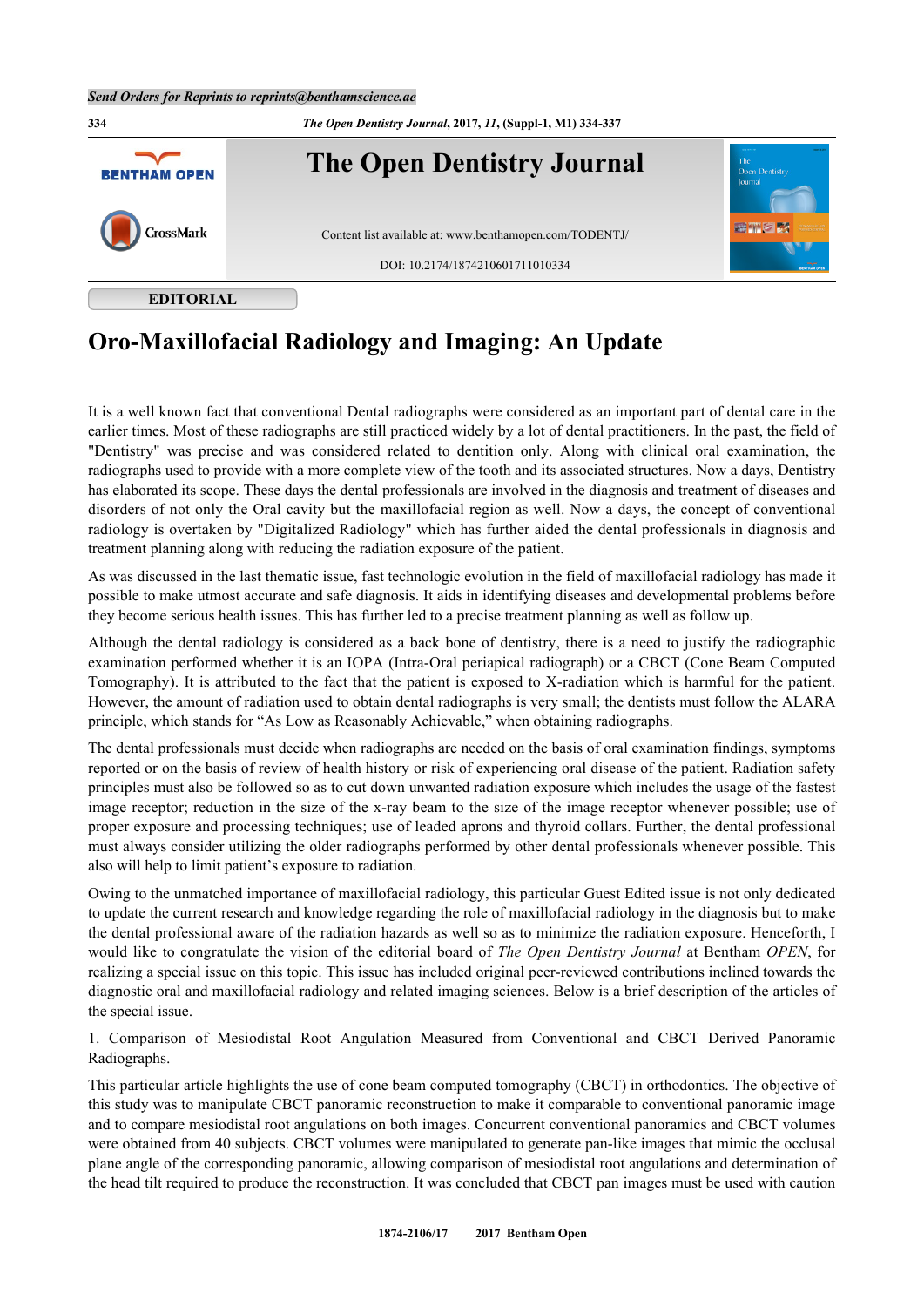due to variation between methods in specific areas of arches. The images can be useful for assessment of mesiodistal root angulations if the volume is properly manipulated to create a pan-like image.

2. Efficacy of Panoramic Radiography in Detection of Osteoporosis in Post-Menopausal Women When Compared to Dual Energy X-Ray Absorptiometry.

Since Osteoporosis affects many elderly people and might not be detected until symptoms of fractures occur, the aim of this study was to determine the validity of the Klemetti Index (KI) measured on panoramic radiographs, in the diagnosis of osteoporosis. Postmenopausal women were selected and a panoramic radiograph was taken to grade their mandibular cortex on the basis of Klemetti Index. Later, all the patients were subjected to dual energy X-ray absorptimetry scan for estimation of bone mineral density. It was concluded that panoramic radiographs are useful for screening of osteoporosis with the usage of Klemetti Index. It can serve as a subsidiary diagnostic tool in early detection as well as referring the suspected patients to bone densitometry clinics.

3. Evaluation of Distolingual Canal/Roots in Mandibular Molars and Mesiobuccal Canals in Maxillary Molars by CBCT

The aim of this study was to identify the bilateral distolingual (DL) canals / roots of the mandibular first molars and second mesiobuccal (MB2) canals of the maxillary first molars in the same Turkish individuals using cone-beam computed tomography (CBCT). A total of 150 CBCT images showing all mandibular and maxillary first molars were retrospectively investigated in a Turkish subpopulation. The patient's age, sex and presence of roots and canals were assessed. The frequency of bilateral DL canals, DL roots, and MB2 canals were investigated. It was concluded that CBCT is an effective tool for the detection of additional distolingual canals/roots and second mesio buccal canals, and is a valuable aid for dentists performing root canal treatment.

4. Role of Sinonasal Anatomic Variations in the Development of Maxillary Sinusitis: A Cone Beam CT Analysis.

Since several anatomical variations can lead to the inflammation of the paranasal sinuses; therefore, surgeons should be familiar with these variations and their impacts on the status of the paranasal sinuses. Henceforth, the present study was aimed at determining the prevalence of Haller cells and its association with patients' sex and age. Furthermore, the relationships between the presence and size of Haller cells, deviation of the uncinate process and size of the maxillary sinus ostium with the occurrence of maxillary sinusitis were investigated. It was found that there are statistically significant associations between both the presence and surface area of Haller cells and the occurrence of ipsilateral maxillary sinusitis. Neither the angulation of the uncinate process nor the size of the maxillary sinus ostium significantly correlates with the formation of maxillary sinusitis.

5. Facial Soft Tissue Thickness of Midline in an Iranian Sample: MRI Study

Different methods have been used to identify the human skeletal remains and important data can be obtained using these techniques too. However, facial reconstruction is the last method to indentify unknown human faces which require knowledge about facial soft tissue thickness in the different positions of the face. The present study determined the facial soft tissue thickness in the different landmark points on the MRI images of patients.

6. Computed Tomography in Craniofacial Fibrous Dysplasia: A Case Series with Review of Literature and Classification Update.

Fibrous dysplasia (FD) is an uncommon but important lesion affecting the maxillofacial region as it can cause severe deformity and asymmetry of face and jaw bones. Craniofacial fibrous dysplasia (CFD) is one of the types of FD that can affect the bones of the craniofacial complex, including the mandible and maxilla. It can be investigated by conventional radiography, computed tomography (CT), scintigraphy, and histopathology. It shows various radiographic findings according to the degree of maturation which determines the degree of opacification. Various appearances described on conventional radiographs are radiolucency, ground-glass, smoky, cloudy, peau d'orange, finger print, or diffuse sclerosis, however CT features has not been widely discussed. This article highlights the relative importance of computed tomography in the diagnosis and assessment of CFD as the margins, extent, internal structure and effect on surrounding structure are best detected on computed tomographic images.

7. Ultrasonographıc Appearances of Cervıcal Lymph Nodes in Healthy Turkısh Adults Subpopulatıon: Prelımınary Study

The purpose of this study was to investigate whether there was any association between age, gender, body mass index (BMI), nodal morphology and vascular pattern in healthy Turkish adults. It was concluded that normal cervical lymph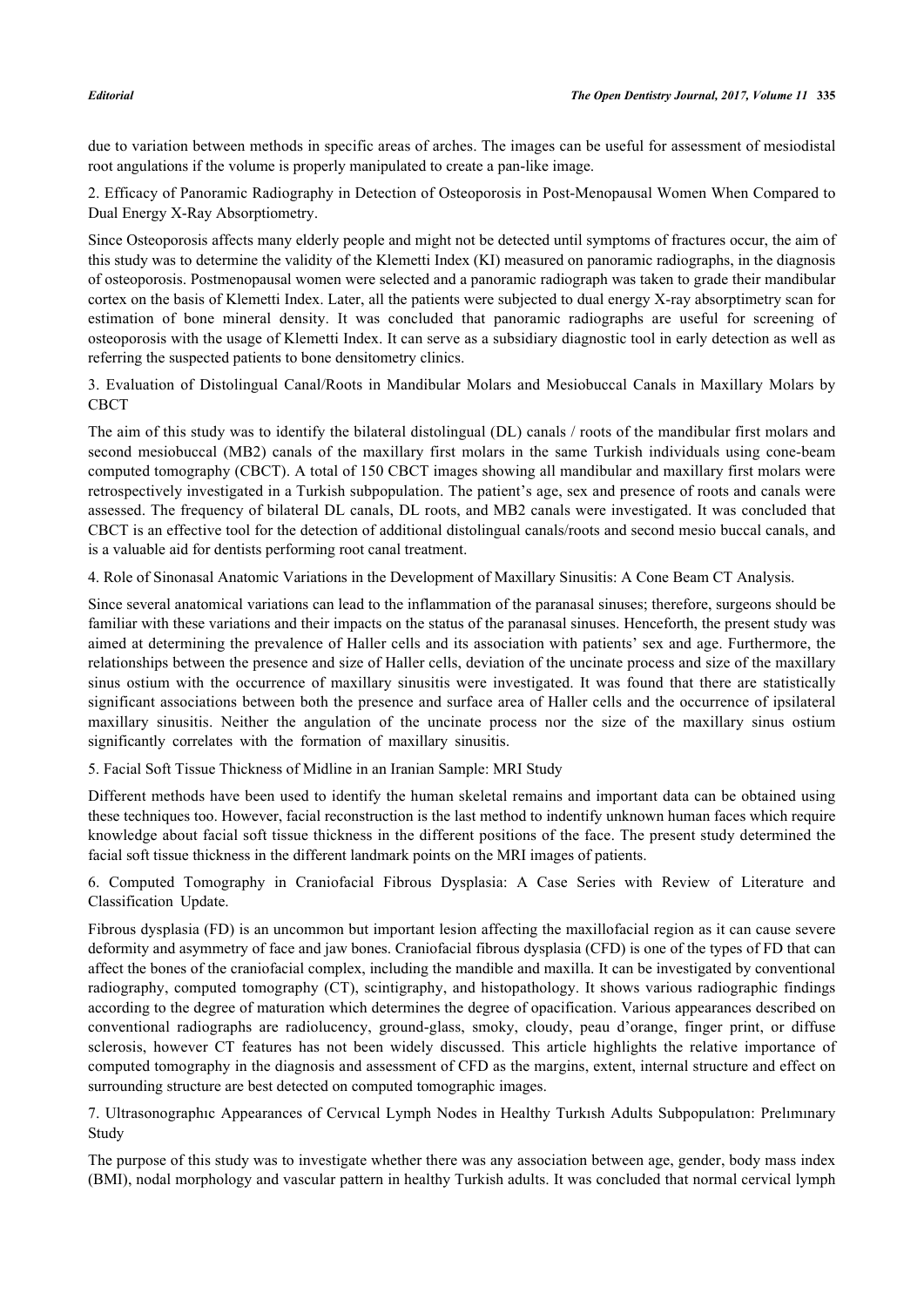nodes are oval, with an unsharp border and an echogenic hilum but no relation between the age, gender and BMI. Also ultrasonography is an applicable imaging modality for examination of cervical lymph nodes.

8. Giant Complex Odontoma of Mandible: A Spectacular Case Report.

Odontomas are non aggressive, hamartomatous developmental malformations composed of mature tooth substances and may be compound or complex depending on the extent of variety of morphology or on their resemblance to normal teeth. Among them, complex odontomas are relatively rare tumors. They are usually asymptomatic. Occasionally, these tumors become large, causing bone expansion followed by facial asymmetry. Odontoma eruptions are uncommon, and thus far, very few cases of erupted complex odontomas have been reported in the literature. The aim of this paper was to report the case of an unusually large, painless, complex odontoma located in the left posterior mandible.

The above mentioned articles highlight that maxillofacial radiology is an integral part of dentistry and is being practiced widely. Further, there are documented facts that the knowledge of the general dental practitioner regarding the radiation hazards as well as the methods of minimizing radiation exposure along with apt diagnostic information is lacking. Sometimes diagnosis by conventional radiographs is equivalent to the higher imaging modalities and sometimes modalities like ultrasound and MRI can give better results as compared to the modalities which use ionizing radiations. Henceforth, this thematic issue offers a forum for international collaboration in diagnostic imaging of the dental and maxillofacial region, so as to raise awareness about the diagnostic application of various arms of maxillofacial radiology along with justification of the radiograph prescribed. The featured articles include cutting-edge research papers, a review article and a case report that will surely appeal to clinicians involved in the diagnostic radiology and imaging.

The editorial board of this special issue of *The Open Dentistry Journal* features a panel of international expert reviewers who has provided their expertise and guidance in shaping the contents of the issue. Once again I would like to extend my thanks to the Editor in Chief of *The Open Dentistry journal* for sponsoring this important special issue to uncover the current state of the art scientific literatures and future direction in maxillofacial radiology.

## **ACKNOWLEDGEMENTS**

The contribution of the reviewers was vital for the completion of this special issue. I would like to express my sincere appreciation for the time and constructive comments of the reviewers. Namely, Dr. Amit Mittal MD-Radiodiagnosis, Prof and Head, Dept. of Radiodiagnosis and Imaging, MMU, Mullana; Dr. Nageshwar Iyer MDS, Principal, MMCDSR, Mullana; Dr. Dirk Schulze, DMD, MD, PhD, Clinical Associate Professor, Columbia University Medical Center, Head DDZ Breisgau, Freiburg Area, Germany; Dr. Sumanth K, Deputy Dean, Melaka-Manipal Dental College, Melaka; Dr. Daniel Cohen Goldemberg, PhD, Oral and General Pathology Lecturer Faculdades São José Stomatologist (Oral Medicine), Oral Pathologist, Lecturer and Researcher with molecular emphasis, Brazil; Dr. Mitra Sadrameli, DMD, MS, Dip ABOMR, President at Dental Diagnostic Imaging, Vancouver, Canada; Dr. Soheyl Sheikh, BDS, MDS, Dept of Oral Medicine and Radiology, MMCDSR, Mullana, India; Dr. Shambulingappa P. BDS, MDS, Dept of Oral Medicine and Radiology, MMCDSR, Mullana, India; Dr. Amit Aggarwal, BDS, MDS, Dept of Oral Medicine and Radiology, MMCDSR, Mullana, India; Dr. Durgesh Bailoor, BDS, MDS; Dr. Jyoti Mago, MDS; Dr. Rahul Bansal, BDS, MDS; Dr. Ravinder Singh; Department of OMR, MMCDSR, Mullana; Dr. Jaisri R Thoppay B.D.S, M.B.A, M.S, Assistant Professor, Virginia Commonwealth University; Dr. Ujjwal Joshi, KIST Medical College and Hospital, Imadole, Gwarko, Nepal; Dr. Gaurav Goyal, B.D.S., M.D.S, Dept of Oral Medicine and Radiology, GIDSR, Ferozepur, Punjab; Dr. Sarah Fernandez, Oral and Maxillofacial Radiologist, Professor at University of Carabobo, Carabobo Area, Venezuela; Dr. Yasmeen, Department of Oral Medicine and Maxillofacial Radiology, Vishnu Dental College, India; Dr. Luigi Rubino, MD, DDS, Professore A.C., Università G. Marconi Roma, Genova – Italy; Dr. Ioanna Siska, Cpt HAF, DDS, Head of the Oral Radiology Dept., General Air Force Hospital, Evrou, Ηalandri, Athens-Greece; Dr. Eman Arnout, Eman Arnout ; BDS, MDS, Ph.D., Faculty of dentistry, Ain- Shams University, Cairo- Egypt; Dr. Shahram Hamedani; DDS, MSc in DMFR, Executive Editor, Journal of Dentistry, Consulting member of Dental Research Development Centre, Shiraz Dental School, Iran.